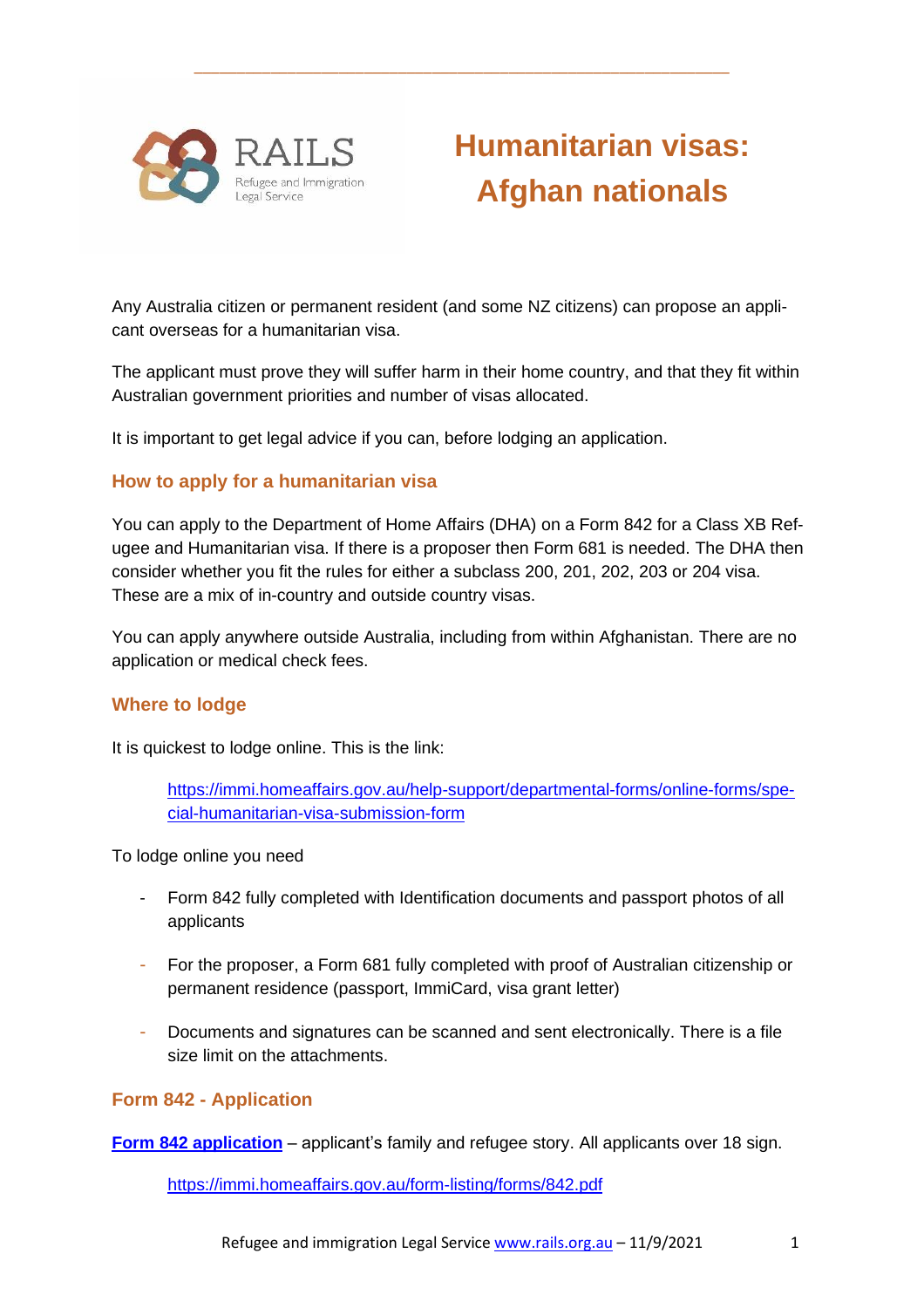Form 842 asks for details of applicant's humanitarian claim, identity, nationality, family, travel, education, work and where they have lived in the past.

\_\_\_\_\_\_\_\_\_\_\_\_\_\_\_\_\_\_\_\_\_\_\_\_\_\_\_\_\_\_\_\_\_\_\_\_\_\_\_\_\_\_\_\_\_\_\_\_\_\_\_\_\_\_\_\_\_\_\_\_\_\_\_

You must include a specific address. If the applicant is in danger and moving around or in hiding, then the last stable address could be provided, with an explanation.

Proving identity is critical. Attach copy of Taskera and passport (even if expired). If there are no ID documents you can still lodge, but explain why there's no documents.

Part G of the form is about what harm is feared in Afghanistan. It is the most important part. Explain in detail why this applicant is being, or will be, targeted. It needs to be specific details about the applicant and not just general details about the fear of the Taliban or other groups. Give details and evidence of work, activities or other reasons which put the applicant at a higher risk than others. Put in any documents that support this - things like work contracts, letters, photos, membership cards, medical reports etc.

## **Form 681 - Proposal**

**Form 681 [proposal](https://immi.homeaffairs.gov.au/form-listing/forms/681.pdf)** – details of proposer in Australia. Proposer signs.

<https://immi.homeaffairs.gov.au/form-listing/forms/681.pdf>

## **All information MUST be truthful**

All information and documents given MUST be fully truthful and genuine. If you don't have a document then explain why you don't have it. If you don't know something just say so. Sometimes there are community rumours about what to put in or leave out. Don't follow these as DHA will find out. Put in the truth. Make sure the spelling of names and birthdates, residences are accurate on both Forms 681 and 842.

## **Check that Applicant and Proposer details match**

DHA carefully checks the applicant's details and their story against information it has on their files, and other sources, about the proposer's previous visa applications and sponsorships. Any differences, especially about identity or the refugee claim, can make the visa application fail AND may risk having the visas of the relatives in Australia refused or cancelled, or their citizenship refused. If there are differences, they need to be explained.

The proposer should check all their previous applications by completing a Freedom of Information request. If the proposer had a migration agent for any previous applications they should contact the agent and get copies of all their documents on their file.

## **Freedom of Information Request**

It is best for the proposer to check their previous DHA documents though completing a Freedom of Information request. The proposer can either: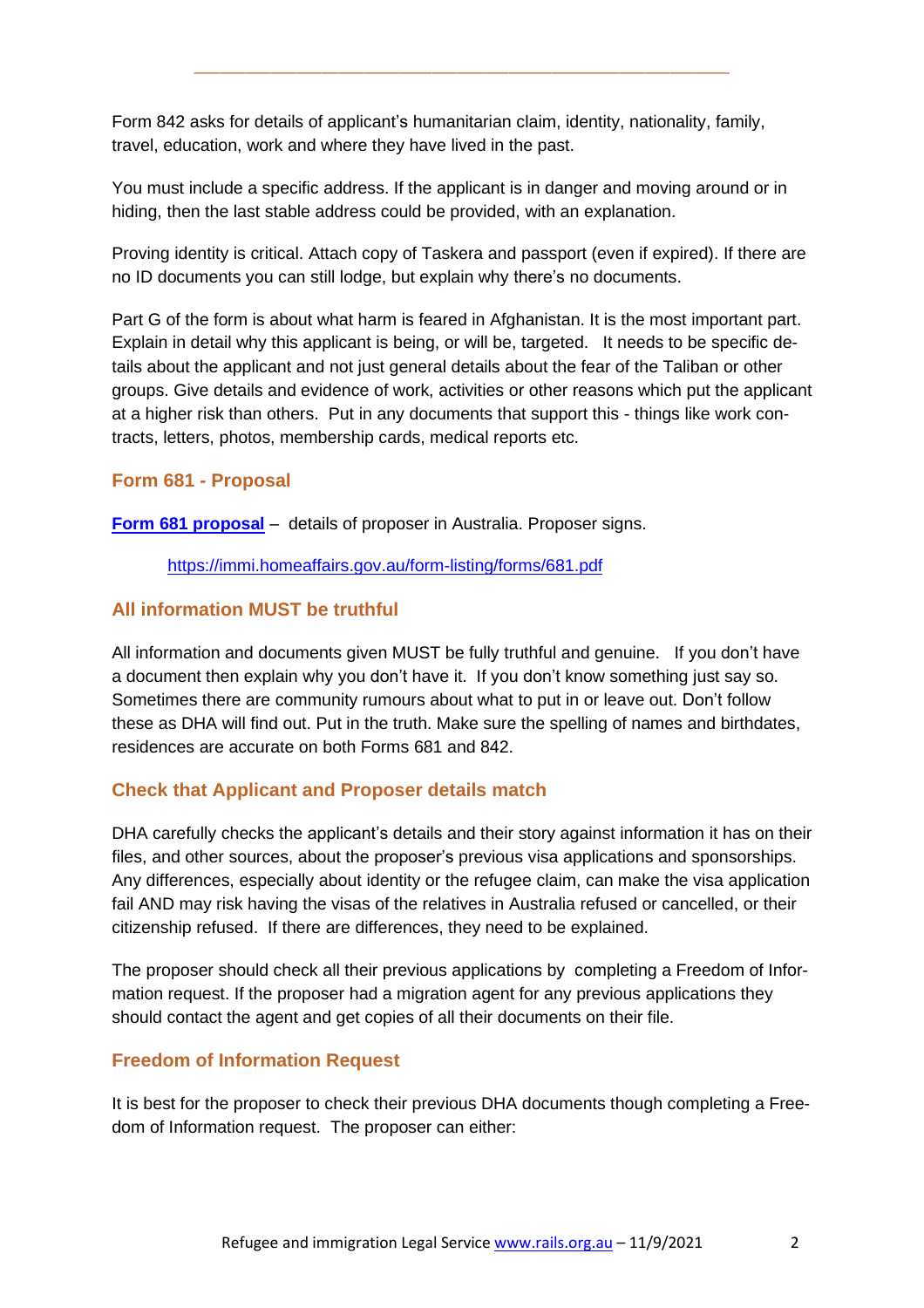- Complete an online [request](https://www.homeaffairs.gov.au/access-and-accountability/freedom-of-information/access-to-information/how-to-make-a-request) here https://www.homeaffairs.gov.au/access-and-accountability/freedom-of-information/access-to-information/how-to-make-a-request

\_\_\_\_\_\_\_\_\_\_\_\_\_\_\_\_\_\_\_\_\_\_\_\_\_\_\_\_\_\_\_\_\_\_\_\_\_\_\_\_\_\_\_\_\_\_\_\_\_\_\_\_\_\_\_\_\_\_\_\_\_\_\_

- Complete a Form 424A [\(https://immi.homeaffairs.gov.au/form-listing/forms/424a.pdf\)](https://immi.homeaffairs.gov.au/form-listing/forms/424a.pdf) and email to [foi@homeaffairs.gov.au](mailto:foi@homeaffairs.gov.au) .

Give previous DHA file references and ask for "Documents the department has about previous visa and citizenship applications I made, sponsored or proposed, including but not limited to forms, letters and interview notes".

You can also add: "This is an urgent request regarding an Afghan Humanitarian visa application. The government has said these cases will have priority processing so I request you please action this urgently.

The proposer needs to include a copy of their driver's licence or other ID with the application. If possible, they should get signed permission from all those included in the visa and citizenship applications.

## **Who might get humanitarian visas?**

To get a visa the applicant must prove they are at very serious risk, have a strong connection to Australia and fit within the government's priorities and numbers of places.

The Australian government [announced](https://minister.homeaffairs.gov.au/AlexHawke/Pages/3000-humanitarian-places-for-afghanistan.aspx) on 18 August 2021 that an initial 3000 places were set aside for Afghans in the humanitarian program, and indicated that number would increase over the year.

The [Minister](https://minister.homeaffairs.gov.au/AlexHawke/Pages/3000-humanitarian-places-for-afghanistan.aspx) said the places would "focus on: family members of Australians; persecuted minorities such as women and girls, children, the Hazara and other vulnerable groups".

The Minister's statement is very broad. All groups persecuted by the Taliban face danger. Who gets a visa for Australia will depend on which cases the government gives the highest priority to. The DHA in their [Afghanistan](https://www.homeaffairs.gov.au/help-and-support/afghanistan-update) Update after the US evacuations ended said that people who were employed by Australian government as interpreters or management and advisory staff (called Locally Engaged Employees - LEE) are considered high risk. If a person was a LEE and is now in Australia, their extended families in Afghanistan are also high priority.

Apart from the LEE's, the government has not said what other groups will have high priority. Human and women's rights activists, journalists and others who were publicly against the Taliban might also be high priorities for the government but we do not know for certain.

DHA will process according to their priorities. Not everyone who applies will get a visa. It is likely that there will be far more people applying than visa places available. It's very important not to raise the expectations that someone will get a visa. It all depends on the government priorities.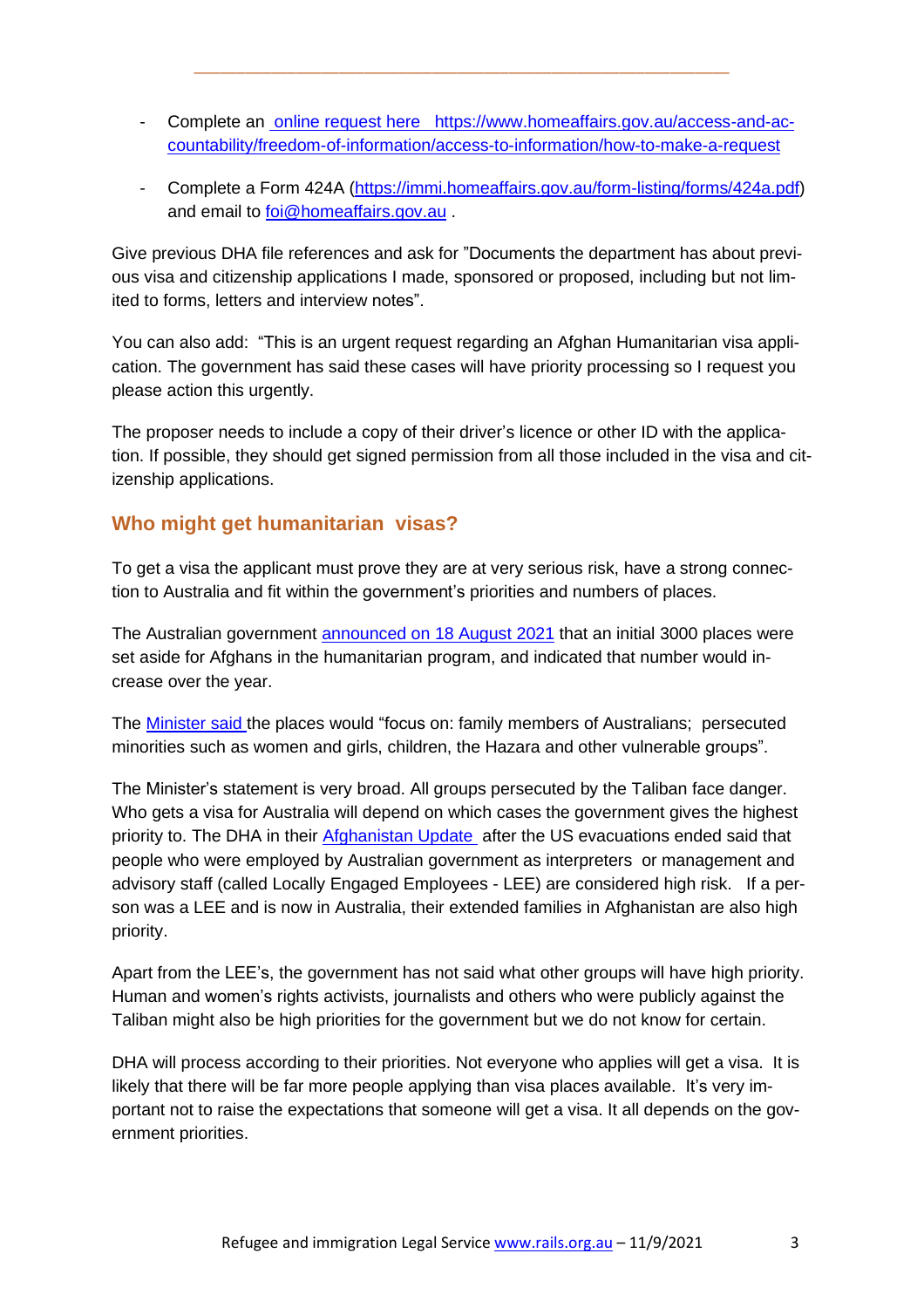Many people are advocating for a very large increase in the numbers of places above the 3000.

\_\_\_\_\_\_\_\_\_\_\_\_\_\_\_\_\_\_\_\_\_\_\_\_\_\_\_\_\_\_\_\_\_\_\_\_\_\_\_\_\_\_\_\_\_\_\_\_\_\_\_\_\_\_\_\_\_\_\_\_\_\_\_

#### **How long will an application take?**

The DHA in their [Afghanistan](https://www.homeaffairs.gov.au/help-and-support/afghanistan-update) Update stated that Afghan citizens will be prioritised for processing within the offshore Humanitarian program.

The DHA said processing times will vary based on applicant's "…location and their ability to travel, provide documents or access Australian government officials".

In some cases your local federal Member of Parliament may be able to help. Contact them through [https://electorate.aec.gov.au](https://electorate.aec.gov.au/)

**Australian citizens, visa holders and visa applicants in Afghanistan**

See RAILS fact sheet ['Afghanistan](https://www.rails.org.au/sites/default/files/2021-09/2021.09.11%20Afghanistan%20crisis%20-%20general%20visa%20informatio-%20FINAL.pdf) crisis: General visa information'.

#### **Family migration**

See RAILS fact sheet ['Afghanistan](https://www.rails.org.au/sites/default/files/2021-09/2021.09.11%20Afghanistan%20crisis%20-%20general%20visa%20informatio-%20FINAL.pdf) crisis: General visa information'

#### **Frequently Asked Questions**

RAILS will keep an updated list of 'Frequently Asked Questions' on its website and distribute it through agencies and community

#### **Getting Legal Help**

The Department of Home Affairs [Afghanistan](https://www.homeaffairs.gov.au/help-and-support/afghanistan-update) Update states that if you are in Afghanistan, or you are an Afghan national, and need to enquire about a visa or citizenship application you can contact +61 2 6196 0196. This gives general help to navigate visa options on the DHA website and may possibly help individual cases.

Refugee and Immigration Legal Service (free legal help **for those in Queensland**)

Afghanistan referral form: [www.rails.org.au/our-legal-services/referral-forms](http://www.rails.org.au/our-legal-services/referral-forms)

[admin@rails.org.au](mailto:admin@rails.org.au). phone 07 3846 9300.

Private migration agents: see [www.mara.gov.au.](http://www.mara.gov.au/) Search for registered migration agents at this link <https://portal.mara.gov.au/search-the-register-of-migration-agents/>

Lawyers - Queensland Law Society: see [www.qls.com.au.](http://www.qls.com.au/) Search for a lawyer at [https://www.qls.com.au/Find-a-Solicitor/Search#](https://www.qls.com.au/Find-a-Solicitor/Search)